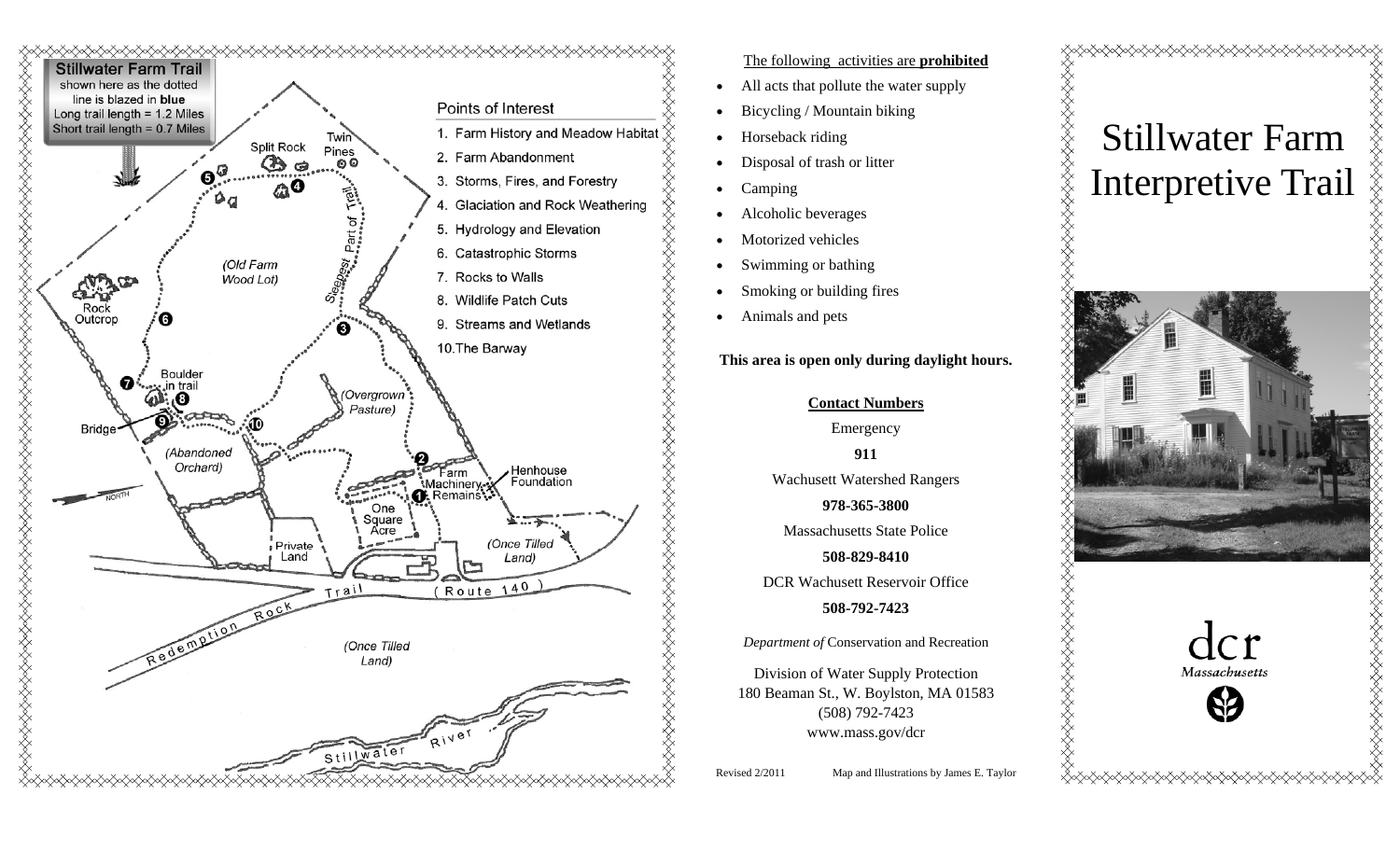# - INTRODUCTION -

 This trail has ten stations situated at points of interest on a three-quarter mile route. The loop will take about an hour. The terrain is varied with some steep sections, but is generally not difficult. The steepest slopes can be avoided by taking the cross trail between stations 3 and 10.

The trail takes you through 30 acres of New England landscape – from the farmhouse on the deep soils of the valley floor to the thin soils of the stony ridge.

Natural and human history of this tract and its contribution to forest and water resources are the focus of this interpretive trail.

Follow the **blue blazes**. The numbered posts you will find correspond to the numbers in this brochure

*After your tour, please return this guide to the kiosk for others to use*

## **1. FARM HISTORY & MEADOW HABITAT**

 About 13,000 years ago this land was crushed under millions of tons of ice thousands of feet thick. The Stillwater River is across Route 140 beyond the abandoned fields. These fields, river, highway and farm complex are all situated on gravelly soil deposited here by glacial melt water that flowed down the valley. The bedrock of this valley descends beneath these outwash soils and rises to the surface on the ridge tops both east and west of this spot.

 As you walk into the woods you will notice the land becoming increasingly stony. The fields around the farm complex are all that remain of a much more extensive, open countryside of field and pastures that existed just a century ago. During the mid-1800s all of southern New England was just 20% forested. Today, this same area is about 70% forested. The rocky hillsides were pastured, while these bottomlands were tilled for crops.

 Certain species of birds such as Bobolinks, Savannah Sparrows and Eastern Meadowlarks depend on these open grassy areas. A variety of other wildlife including butterflies, owls, hawks, turtles, small mammals and White-tailed Deer also depend on carefully managed meadows throughout the year.

 The farm was established around 1790 by Zebedee Redding, a Revolutionary War veteran, on the Native American travel route still known as Redemption Rock Trail. He was the first to clear and work these fields along the Stillwater River, which is across Route 140 beyond the abandoned fields. The remaining barn was built in 1868. The farm was later occupied by the Howes, Chandlers, Aroians and, lastly, the Wronski family.



## **2 FARM ABANDONMENT**

Both sides of this stonewall were once open pasture. The left, or western side, was abandoned to tree growth around the turn of the century, while the side towards the farm was pastured until about 1975.

## **9 STREAMS & WETLANDS**



 This is an intermittent, or seasonal stream, which transports runoff during the wetter months when snow is melting and the water table is high. Both overland and subsurface flow from the hillside you have just hiked is collected by this small drainage and carried to the Stillwater River. The river delivers this water to the Wachusett Reservoir to become part of the drinking water supply for 2.4 million people.

 The importance of the Stillwater River Watershed can be understood when one realizes that one of every eight gallons of water used by more than 40% of the population of Massachusetts comes from this river basin.

 Part of the area around this stream is forested wetland. The abundance of water eliminates some of competition between plants, giving greater lushness and diversity to the forest here as compared to the forest on the hilltop.

 Another benefit of forested wetland is flood control. Although this wetland is small, it contributes, along with others in the uplands of this valley, to the regulation of peak flows from heavy rain. This reduces the threat of flooding and severe erosion. The soils on this hill, with no forest and wetland to protect them, would quickly wash away in the rain.

# **10 THE BARWAY**

The break in this wall is called a barway, where livestock and carts crossed from one field to another. This area was an apple orchard. Orchards were generally perched on gentle slopes with well drained soils to avoid damaging frosts which left the hillsides sooner, but lingered in the lower land along the river.

 Below you the forest cover changes from an oak/hardwood mix to a white pine/ hardwood mix. White Pine once occupied much more of this woodlot due to its propensity to seed into abandoned fields. The pines on the lower slope escaped damage by the 1938 Hurricane and have gained significant size. The area closer to the barn was pastured longer than the upper more distant acreage. Grazing livestock also helped the White Pines establish by eating competing the hardwoods while avoiding the distasteful evergreens.

 You will soon leave the forest and cross the field behind the barn. It is still a field because it was tilled for crops until just a few years ago. The stony land up here gives way to the smoother, gravel-based glacial outwash which characterizes the valley floor. The land is tillable and mowable so it has been

kept open while more difficult land has been allowed to return to forest. The bluebird nesting boxes and apple trees are all maintained for wildlife with volunteer help.

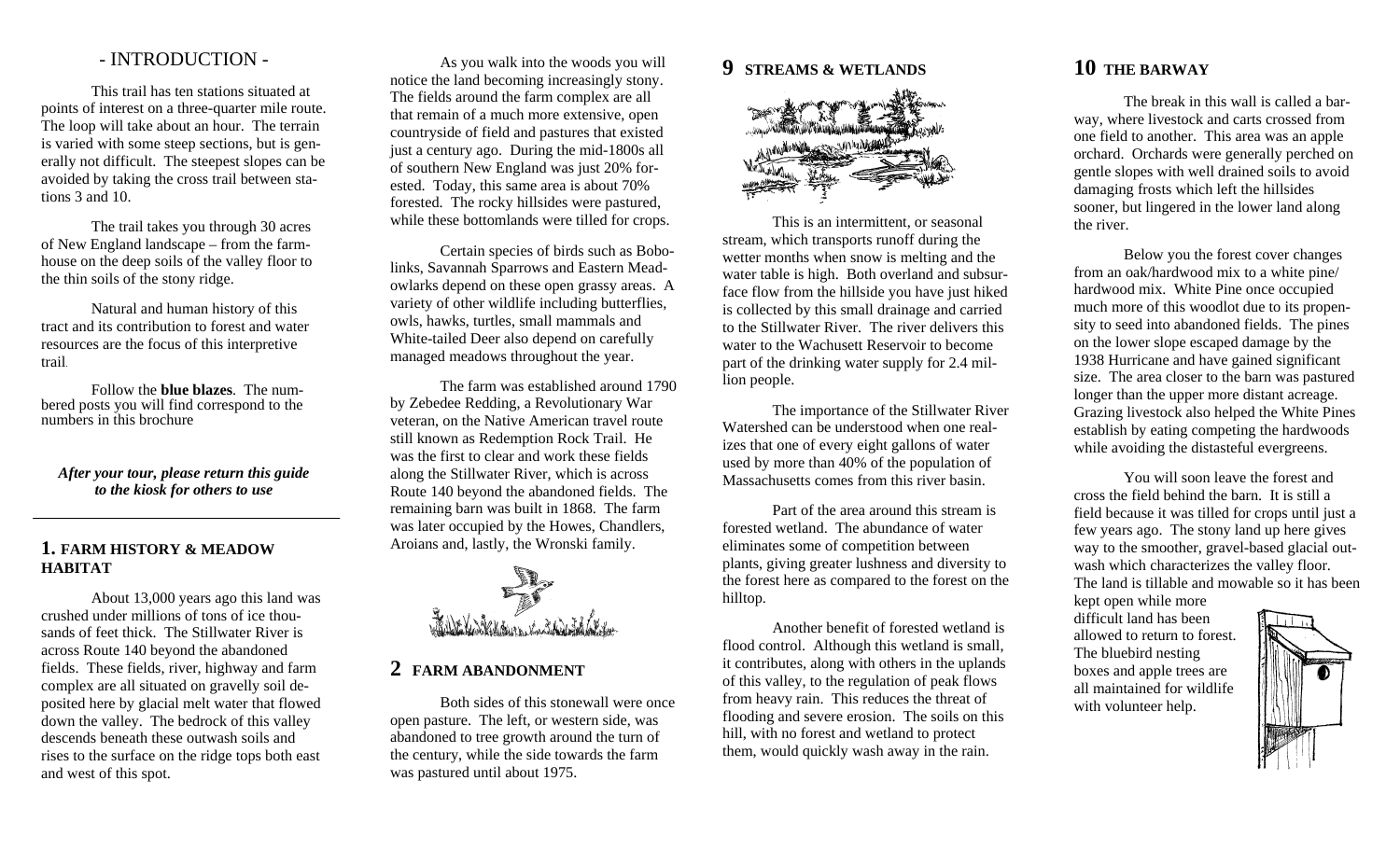# - A SHORT HISTORY OF THE STILLWATER FARM HOUSE -

**R**evolutionary War veteran Zebedee Redding first settled this site at a regional Native American trail ✬ intersection, circa 1790. The nearby ford crossing the Stillwater River, and its flanking level land, afforded an opportunity to clear and till for crops and pasture. Originally a single story dwelling, the farmhouse and outbuildings would be enlarged and transformed over the next two centuries to accom- $\chi$  by the Commonwealth and now serves as a watershed interpretive site.



 Rural abandonment began after the Civil War for many reasons, including the settling of the Ohio River Valley and the Industrial Revolution. Families chose to move to richer, more fertile farmlands or to seek employment in factories rather than try to work this stony land.

 The farm was last operated as a dairy and ceased production in 1972. The Metropolitan District Commission purchased the land in 1990 for watershed protection purposes.

 You can see various pieces of farm equipment discarded decades ago in the rear of the pasture.



# **3 STORMS, FIRES & FORESTRY**

 In 1938, the most powerful and destructive hurricane since 1815 pounded New England. It caused considerable damage to the young, 40 to 50 year old forest. The resulting jumble of downed trees, dead and dried, contributed tremendous amounts of fuel to a forest fire which burned these woods in 1939. This forest has grown since then with a large component of paper birch and poplar along with red oak and red maple.

 The trail splits here with the shorter cross trail to your left. Station 4 is to your right and up the hill. You have been walking along a logging road used in 1995 to remove forest products sold to a private timber harvester.

 The light thinning in this oak-hardwood stand was supervised by forestry staff who measured and marked each tree to be cut. A volume of 156 cords of fuelwood were removed from 18 acres. This thinned stand provides better light and moisture conditions for the healthier remaining trees to grow.

 The overall goal of the DCR Watershed Management forest program is the creation and maintenance of a healthy forest cover, diverse in tree species and ages. We are particularly interested in these conditions as it is known that the purest water flows from a healthy forest landscape.

## **4 GLACIATION , ROCK WEATHERING**

 You are approaching the upper ridge of the Stillwater Valley with its thin soils covering bedrock. The glacier scraped ridges and deposited material down slope, leaving deeper soils called till on the lower portions of the valley.

 Note the split rock and the exposed ledge in this area. The power of expand-



ing winter ice and growing roots can break stone.

 Look closely at the rocks. Numerous lichens grow on rock surfaces. How many kinds do can you see? The rock surface is covered with this partnership between a fungus and a green plant algae. Rock weathering also takes place from lichens extracting minerals.